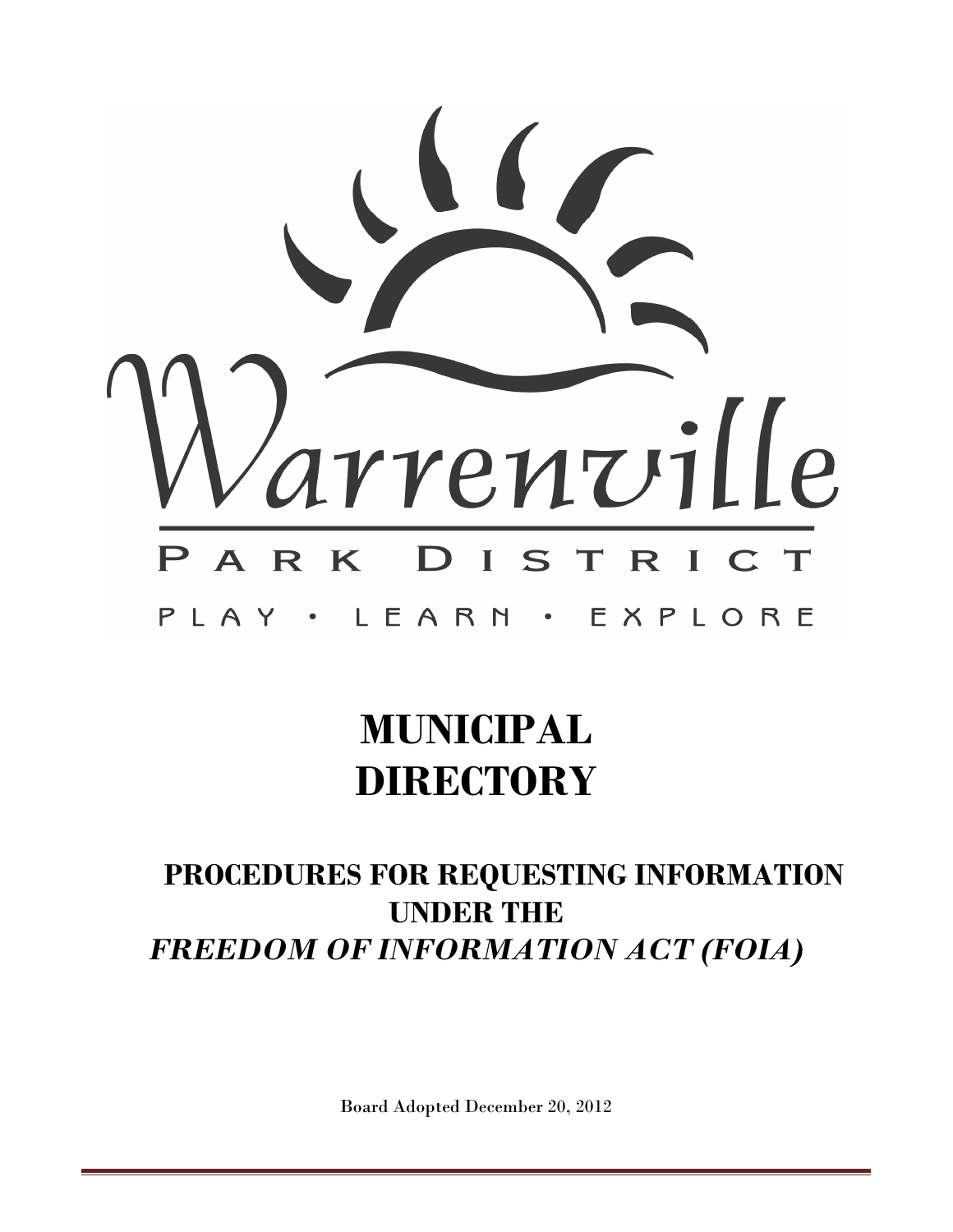# **MUNICIPAL DIRECTORY**

# **PROCEDURES FOR REQUESTING INFORMATION UNDER THE**  *FREEDOM OF INFORMATION ACT (FOIA)*

#### **TABLE OF CONTENTS**

| <u>PAGE</u>    |                      | <b>CONTENT</b>                                                  |
|----------------|----------------------|-----------------------------------------------------------------|
| $\overline{2}$ | $\bf{A}$ .           | <b>Mission Statement</b>                                        |
| $\overline{2}$ | <b>B.</b>            | <b>Vision Statement</b>                                         |
| $\overline{2}$ | $\mathbf{C}$ .       | <b>Core Values Statement</b>                                    |
| $2 - 3$        | D.                   | <b>Park District Purpose</b>                                    |
| 3              | Е.                   | <b>Operating Budget</b>                                         |
| 3              | $\mathbf{F}_{\cdot}$ | Warrenville Park District Facilities & Addresses                |
| 3              | G.                   | <b>Warrenville Park District Board of Commissioners</b>         |
| 4              | Η.                   | <b>Total Number of Warrenville Park District Employees</b>      |
| $\overline{4}$ | Ι.                   | <b>Organizational Chart</b>                                     |
| $4-5$          | J.                   | <b>Requests for Public Records</b>                              |
| 5              | Κ.                   | Freedom of Information Act Officer                              |
| $5-6$          | L.                   | <b>Requests for Commercial Purposes</b>                         |
| 6              | М.                   | <b>Other Information Requests</b>                               |
| 6              | N.                   | <b>Fee Schedule for Public Records</b>                          |
| $7 - 8$        | O.                   | <b>Categories of Records Available</b>                          |
| 9-11           | Ρ.                   | <b>Exemptions (Section 7 of the Freedom of Information Act)</b> |
| 12-13          | Q.                   | Timeframe for Responding to Freedom of Information Act          |
|                |                      | $(FOIA)$ Requests                                               |
| 13-15          | $\rm R$ .            | <b>Forms for Requesting Public Records</b>                      |
|                |                      |                                                                 |

Date Approved by Executive Director

Director's Signature:

Revise/Reviewed: 2/1/2013, 7/10/2013, 8/21/13, 11/19/13, 03/10/14, 03/20/14, 5/15/14, 07/9/14,

7/18/14, 5/21/15, 9/24/25, 3/24/16, 5/19/16, 9/20/16, 1/5/17, 3/17/17, 5/18/17, 9/14/17, 11/21/18\_

 $\overline{\phantom{a}}$  , and the contribution of the contribution of the contribution of the contribution of the contribution of the contribution of the contribution of the contribution of the contribution of the contribution of the

\_\_\_\_\_\_\_\_\_\_\_\_\_\_\_\_\_\_\_\_\_\_\_\_\_\_\_\_\_\_\_\_\_\_\_\_\_\_\_\_\_\_\_\_\_\_\_\_\_\_\_\_\_\_\_\_\_\_\_\_\_\_\_\_\_\_\_\_\_\_\_\_\_\_\_\_\_\_

3/26/19, 5/16/19, 9/30/19, 2/7/20, 6/19/20, 5/27/21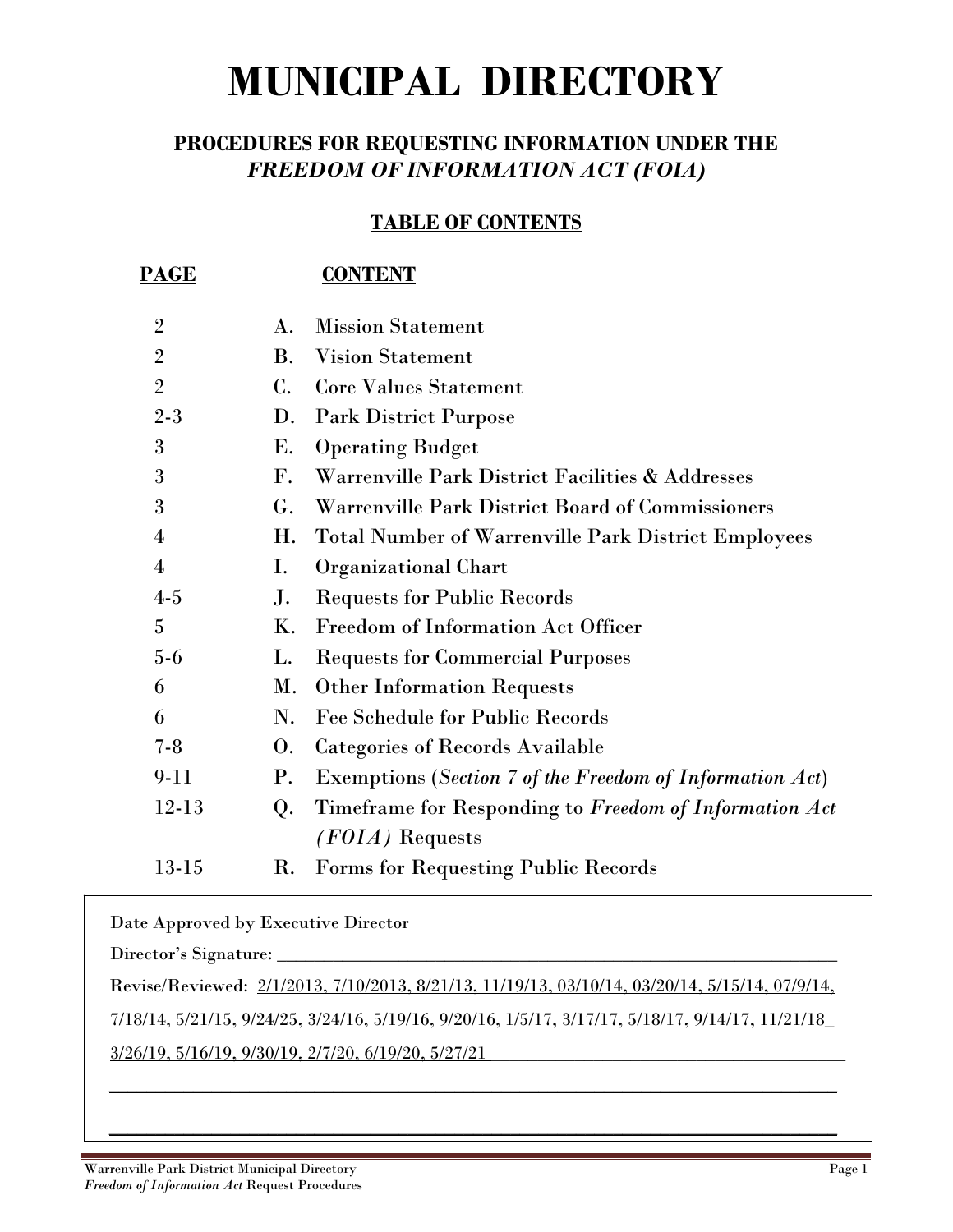# **MUNICIPAL DIRECTORY WARRENVILLE PARK DISTRICT**

## **PROCEDURES FOR REQUESTING INFORMATION UNDER THE**  *FREEDOM OF INFORMATION ACT (FOIA)*

**The following Acts that are referenced within the document and can be downloaded from Illinois General Assembly Website at www.ilga.gov.** 

- **The** *Freedom of Information Act (FOIA) 5 ILCS 140*
- **The** *Open Meeting Act (OMA) 5 ILCS 120*
- **The** *Prevailing Wage Act 820 ILCS 130*

#### **A. MISSION STATEMENT**

#### **"Providing opportunities that enrich the mind, body and spirit."**

"The Warrenville Park District is committed to providing recreation programs and outdoor experiences that offer opportunities for growth in health, wellness, and social experience while encouraging diversity and environmental sustainability."

#### **B. VISION STATEMENT**

**"We strive to be an innovative park district that is recognized by our community as a provider of exceptional parks and recreation services."** The Park District will continue to seek input to assess, understand, and exceed the community's park and recreation needs and expectations.

#### **C. CORE VALUES STATEMENT**

**Accountability**: Make the most effective use of all Park District assets

- **Community**: Work together to create a fun, safe and nurturing environment, built on community spirit and supporting diversity
- **Excellence**: Operate with professionalism, integrity, honesty, teamwork, and ethical practices
- **Sustainability:** Strive to be a leader in green practices and environmental awareness

Mission/Vision/Values Adopted and Revised by the Warrenville Park District Board of Commissioners on October 25, 2012.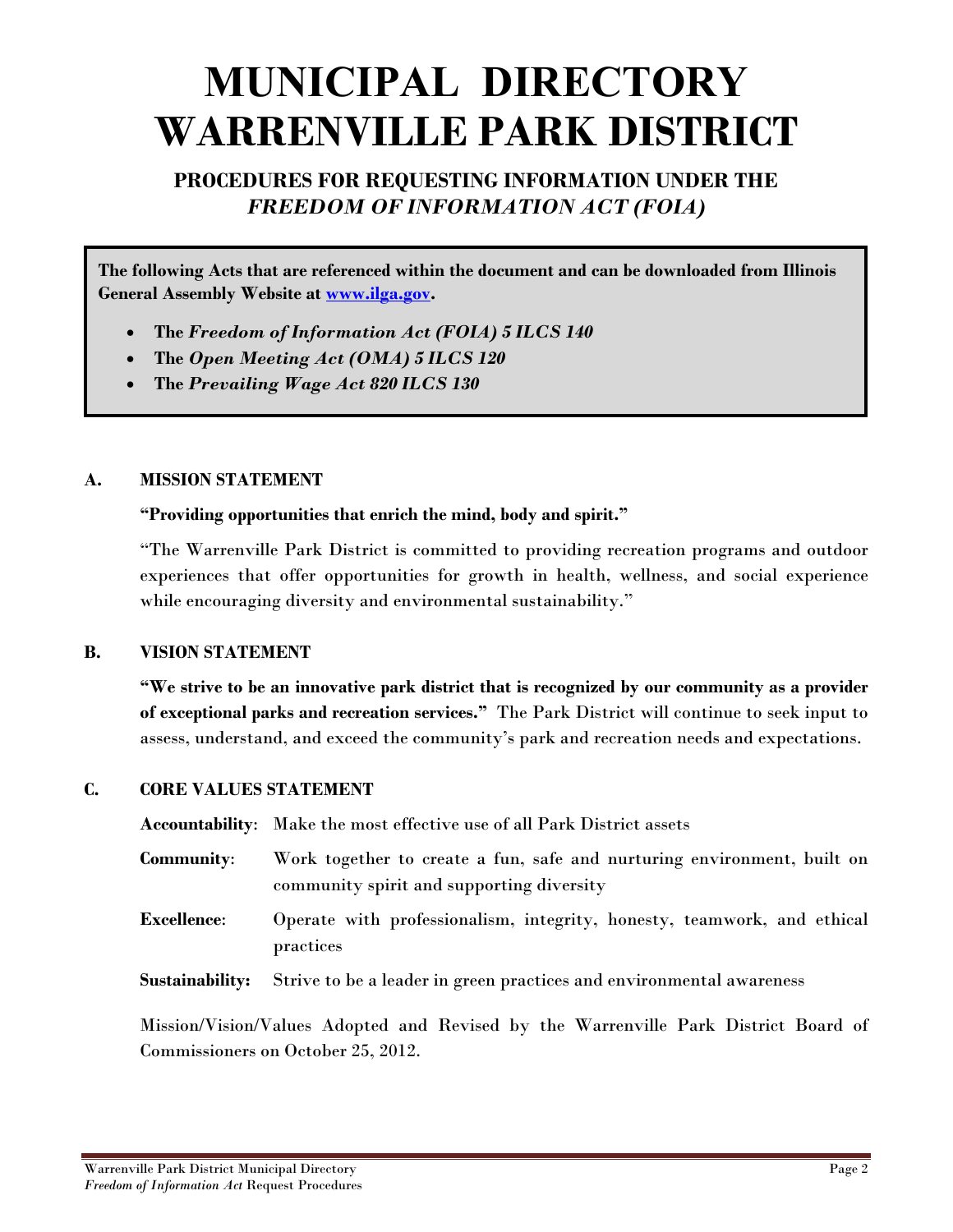#### **D. PURPOSE**

The Warrenville Park District is a local government agency located in DuPage County and covers approximately 14 square miles. The District is governed by a five-member Warrenville Park District Board of Commissioners who are elected at large and serve fouryear terms. The District provides park and recreation programs and services for the Warrenville community with an estimated population of 13,336 and small portions of Aurora, Naperville and West Chicago.

The Warrenville Park District dates back to 1964 when it was incorporated as the Round Grove Park District, which remained relatively dormant until 1979 when it was revitalized by residents. In the early 1980s, board elections were held and the first taxes were levied.

Summerlakes Park was the first property owned by the District. It was received as a donation, and then developed through the assistance of a state grant.

By the late 1980's the first employee was hired, and in 1990 the name was changed to Warrenville Park District. Also in 1990, a referendum was passed, which expanded the boundaries of the District and incorporated most of the City of Warrenville.

The Warrenville Park District began very small and has strived to continue to grow and prosper with a vision to be the best-in-class provider of parks and recreation opportunities for the Warrenville community.

#### **E. OPERATING BUDGET**

The total annual operating budget of the Warrenville Park District for the fiscal year beginning May 1, 2021 and ending April 30, 2022 was adopted on April 15, 2021 in the total amount of \$3,479,873.

#### **F. WARRENVILLE PARK DISTRICT FACILITIES**

The District owns and maintains four buildings:

| <b>Recreation Center</b>    | <b>Warrenville Community Building</b> |
|-----------------------------|---------------------------------------|
| 3S260 Warren Avenue         | 3S240 Warren Avenue                   |
| Warrenville, IL 60555       | Warrenville, IL 60555                 |
|                             |                                       |
| <b>Maintenance Building</b> | <b>Cold Storage Building</b>          |
| 3S310 Curtis Avenue         | 3S010 Talbot Avenue                   |
| Warrenville, IL 60555       | Warrenville, IL 60555                 |
|                             |                                       |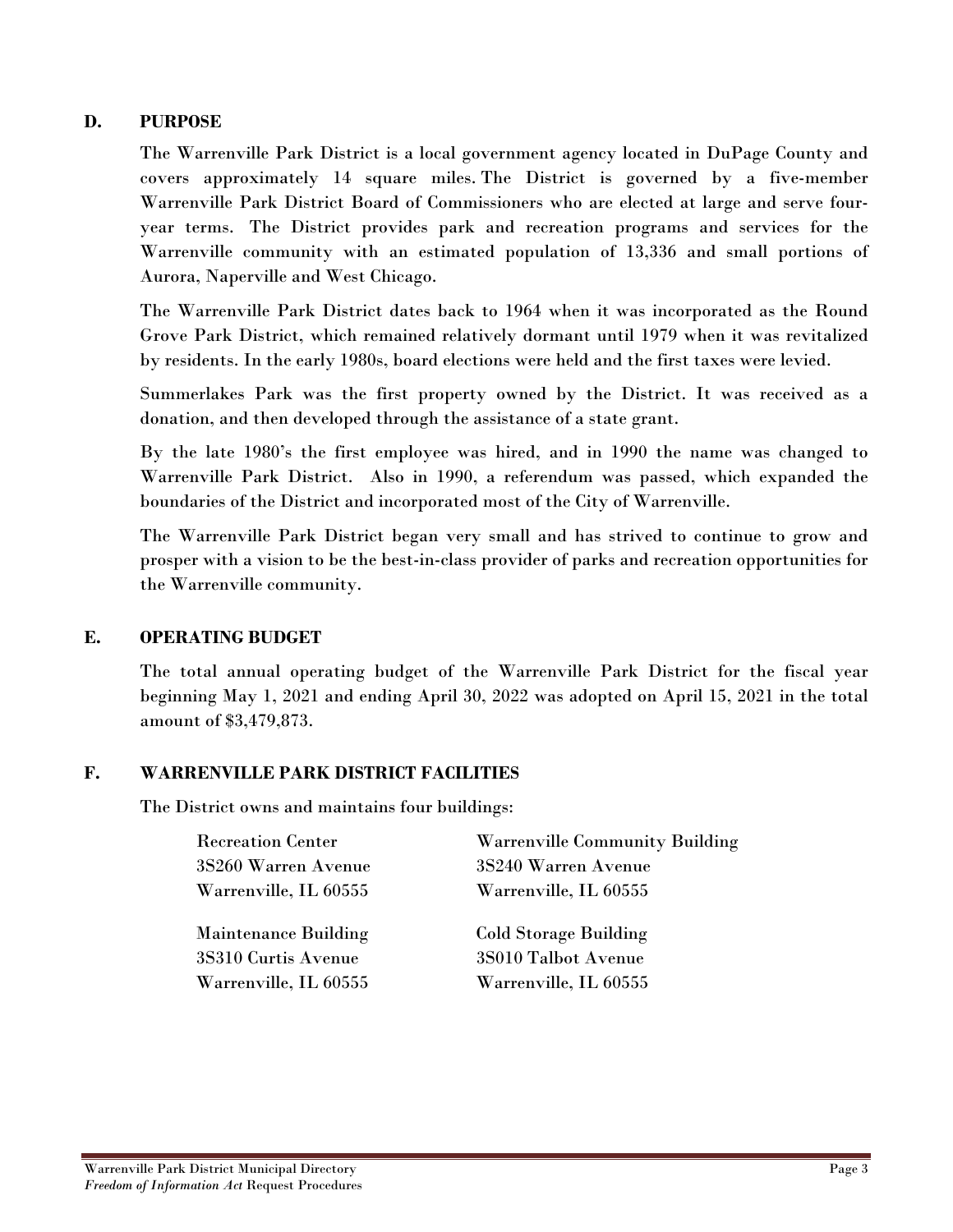#### **G. BOARD OF COMMISSIONERS**

Policy making and legislative authority are vested in the Warrenville Park District Board of Commissioners, which is comprised of five (5) duly elected or appointed Park District residents. The Board is elected on a nonpartisan, at-large basis. Each Commissioner is elected to a term of four (4) years. The governing body is responsible, among other things, for passing ordinances, adopting the budget, appointing committees, and hiring the Park District Executive Director. The Executive Director is responsible for carrying out the policies and ordinances of the Board, for overseeing the day-to-day operations of the Park District, and for appointing the heads of the Park District departments.

| <b>COMMISSIONER NAME</b> | TITLE                      | <b>TERM EXPIRES</b> |
|--------------------------|----------------------------|---------------------|
| Colin A. Wilkie          | President                  | April 2025          |
| <b>Barb Thornbury</b>    | <b>Vice President</b>      | April 2023          |
| Denise DiCianni          | <b>Treasurer</b>           | April 2023          |
| Tina Coons               | <b>Assistant Treasurer</b> | April 2025          |
| Michael Machowski        | Commissioner               | April 2025          |

#### **H. EMPLOYEES**

The Warrenville Park District employs twelve (15) full-time and sixty-seven (57) part-time and short-term employees for approximately eighty-two (72) employees.

#### **I. ORGANIZATIONAL CHART**

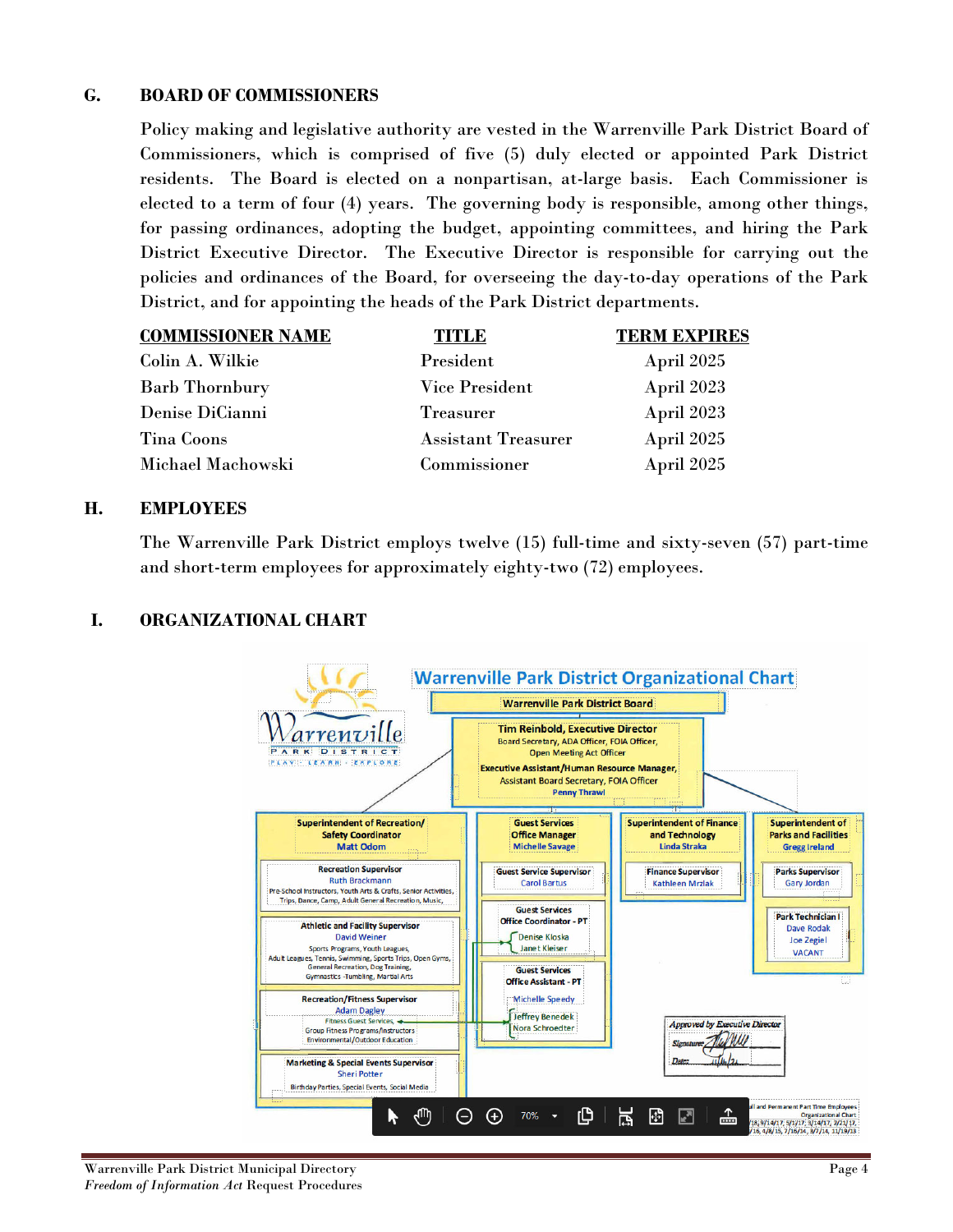#### **J. REQUESTS FOR PUBLIC RECORDS**

In compliance with the *Illinois Freedom of Information Act*, the Warrenville Park District provides the following information to assist citizens who ask for access to records authorized under the *Act*.

- 1. Each public body shall make available to any person, for inspection or copying, all public records, except as otherwise provided in *Section 7 of the Freedom of Information Act*. Notwithstanding any other law, a public body may not grant to any person or entity, whether by contract, license, or otherwise, the exclusive right to access and disseminate any public record as defined in the *Act (5 ILCS 140/3)*
- 2. Subject to the fee provisions of *Section 6 of the Freedom of Information Act*, each public body shall promptly provide, to any person who submits a request, a copy of any public record required to be disclosed by *subsection (a) of Section 3 of the Freedom of Information Act* and shall certify such copy if so requested.
- 3. Requests for inspection or copying of public records must be made in writing and directed to the Warrenville Park District. Written requests may be submitted via personal delivery, mail, email, fax, or other means available to the District. A written request does not have to be made on a standard form, though the Warrenville Park District does provide a *Freedom of Information Form* online at www.warrenvilleparks.org or available at the Park District Administrative Office. It is not required to specify the purpose for a request, except to determine whether the records are requested for a commercial purpose or whether to grant a request for a fee waiver. All requests for inspection and copying received are immediately forwarded to its Freedom of Information officer or designee.
- 4. When submitting your written request, please be as specific as possible. *The Freedom of Information Act* is designed to allow you to receive copies of and/or inspect public records. It is not designed to require a public body to answer questions.

#### **K. FREEDOM OF INFORMATION OFFICER**

Warrenville Park District Freedom of Information Officers:

Tim Reinbold and/or Penny Thrawl Warrenville Park District 3S260 Warren Avenue Warrenville, IL 60555 Phone: 630-393-7279 Fax: 630-393-1214 email:  $\text{timr@warmville}$ parks.org or pennyt@warrenvilleparks.org

#### **Recreation Center Administration Office Hours:**

| Monday through Friday      | 9:00 a.m. to 4:00 p.m. |
|----------------------------|------------------------|
| <b>Saturday and Sunday</b> | <b>CLOSED</b>          |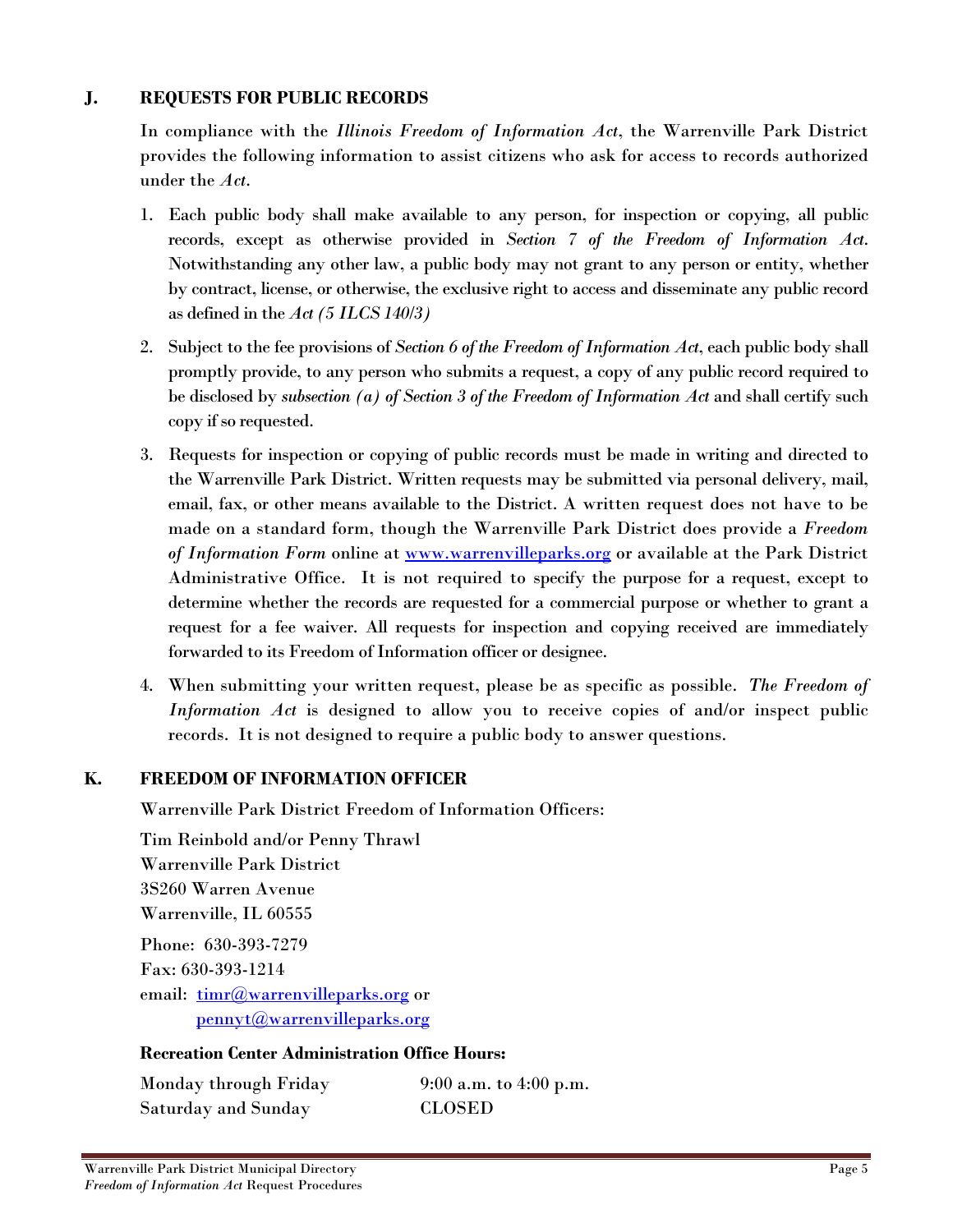#### **L. REQUESTS FOR COMMERCIAL PURPOSES**

- 1. "Commercial purpose" means the use of any part of a public record or records, or information derived from public records, in any form for sale, resale, or solicitation or advertisement for sales or services. For purposes of this definition, requests made by news media and non-profit, scientific, or academic organizations shall not be considered to be made for a "commercial purpose" when the principal purpose of the request is (i) to access and disseminate information concerning news and current or passing events, (ii) for articles of opinion or features of interest to the public, or (iii) for the purpose of academic, scientific, or public research or education.
- *2.* A public body shall respond to a request for records to be used for a commercial purpose within twenty-one (21) working days after receipt. The response shall (i) provide to the requester an estimate of the time required by the public body to provide the records requested and an estimate of the fees to be charged, which the public body may require the person to pay in full prior to copying the requested documents; (ii) deny the request pursuant to one or more of the exemptions set out in the *Freedom of Information Act;* (iii) notify the requester that the request is unduly burdensome and extend an opportunity to the requester to attempt to reduce the request to manageable proportions; or (iv) provide the records requested. *(5 ILCS 140/3.1)*
- 3. Unless the records are exempt from disclosure, a public body shall comply with a request within a reasonable period considering the size and complexity of the request, and giving priority to records requested for non-commercial purposes.
- 4. It is a violation of the *Freedom of Information Act* for a person to knowingly obtain a public record for a commercial purpose without disclosing that it is for a commercial purpose, if requested to do so by the public body.

#### **M. OTHER INFORMATION REQUESTS**

For information or questions related to facility rentals, program dates and times, brochure questions, instructor questions, program registrations and payments, the individual should call or visit the Guest Services Desk in the main lobby of the Recreation Center.

> Warrenville Park District Recreation Center 3S260 Warren Avenue Warrenville, IL 60555 630-393-7279 630-393-7282 www.warrenvilleparks.org

## **N. FEE SCHEDULE FOR PUBLIC RECORDS**

When a person requests a copy of a record maintained in an electronic format, the District shall furnish it in the electronic format specified by the requestor, if feasible. If it is not feasible to furnish the public records in the specified electronic format, then the District shall furnish it in the format in which it is maintained by the District.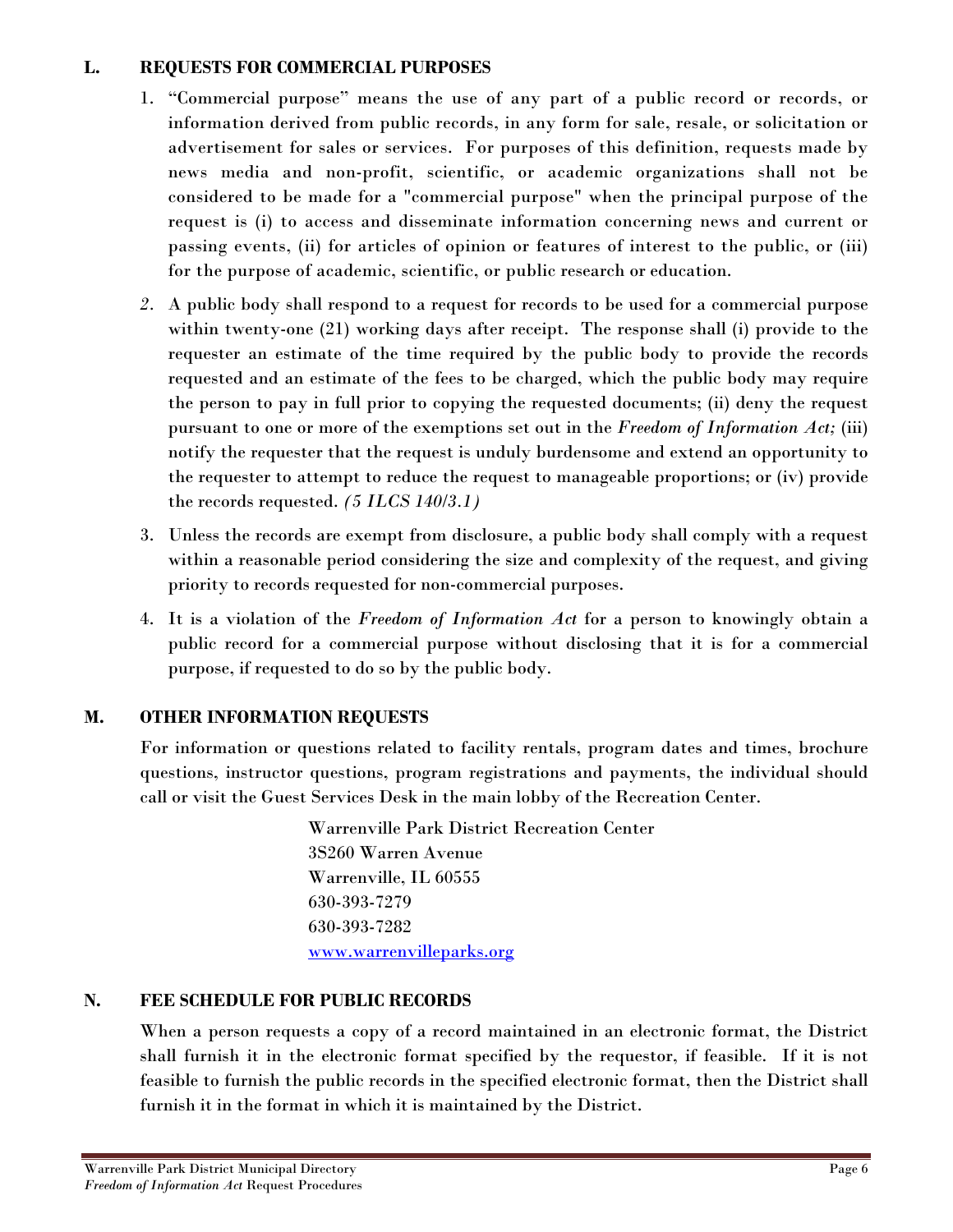#### **1. Paper Format:**

The fee schedule for duplication of public records is as follows:

The first fifty (50) pages for black  $\&$  white, letter or legal-sized copies shall be at no charge to the requestor.

The charge after the first fifty (50) copies will be .10 cents per page.

If the Park District provides copies in color or in a size or format other than letter or legal, the Park District will charge for its actual cost for reproducing the records.

#### **2. Certification of Documents:**

The charge for certification of documents is an additional \$1.00 per document.

#### **3. Recorded Format:**

The charge for recorded formats on computer disks will be at the Park District's actual cost of said disk.

#### **4. Inspection of Records:**

There will be no fees charged for the visual inspection of records.

#### **O. CATEGORIES OF RECORDS AVAILABLE**

## **1. Definitions, as used in the** *FREEDOM OF INFORMATION ACT* **(***Section 2 of the Freedom of Information Act***):**

- a. **"Public body"** means all legislative, executive, administrative, or advisory bodies of the State, state universities and colleges, counties, townships, cities, villages, incorporated towns, school districts and all other municipal corporations, boards, bureaus, committees, or commissions of the State of Illinois, any subsidiary bodies of any of the foregoing including but not limited to committees and subcommittees thereof, and a School Finance Authority created under Article 1E of the School Code. "Public body" does not include a child death review team or the Illinois Child Death Review Teams Executive Council established under the Child Death Review Team Act.
- b. **"Person"** means any individual, corporation, partnership, firm, organization or association, acting individually or as a group.
- c. **"Public records"** means all records, reports, forms, writings, letters, memoranda, books, papers, maps, photographs, microfilms, cards, tapes, recordings, electronic data processing records, electronic communications, recorded information and all other documentary materials pertaining to the transaction of public business, regardless of physical form or characteristics, having been prepared by or for, or having been or being used by, received by, in the possession of, or under the control of any public body.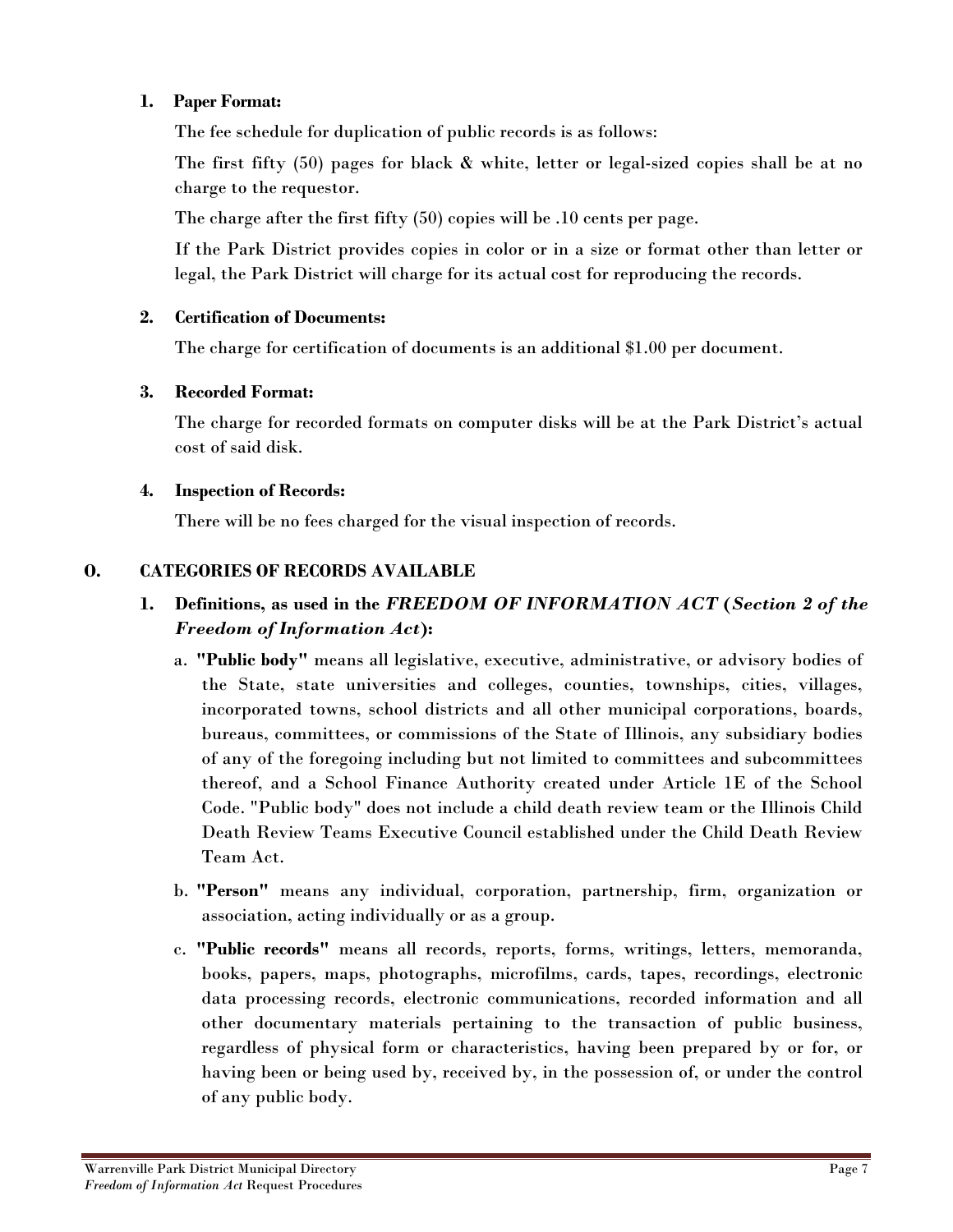- d. **"Private information"** means unique identifiers, including a person's social security number, driver's license number, employee identification number, biometric identifiers, personal financial information, passwords or other access codes, medical records, home or personal telephone numbers, and personal email addresses. Private information also includes home addresses and personal license plates, except as otherwise provided by law or when compiled without possibility of attribution to any person.
- e. **"Commercial purpose"** means the use of any part of a public record or records, or information derived from public records, in any form for sale, resale, or solicitation or advertisement for sales or services. For purposes of this definition, requests made by news media and non-profit, scientific, or academic organizations shall not be considered to be made for a "commercial purpose" when the principal purpose of the request is (i) to access and disseminate information concerning news and current or passing events, (ii) for articles of opinion or features of interest to the public, or (iii) for the purpose of academic, scientific, or public research or education.
- f. **"Copying"** means the reproduction of any public record by means of any photographic, electronic, mechanical or other process, device or means now known or hereafter developed and available to the public body.
- g. **"Head of the public body"** means the president, mayor, chairman, presiding officer, director, superintendent, manager, supervisor or individual otherwise holding primary executive and administrative authority for the public body, or such person's duly authorized designee.
- h. **"News media"** means a newspaper or other periodical issued at regular intervals whether in print or electronic format, a news service whether in print or electronic format, a radio station, a television station, a television network, a community antenna television service, or a person or corporation engaged in making news reels or other motion picture news for public showing.

## **2. Information available through the** *Freedom of Information Act*

- a. All records in the custody or possession of a public body are presumed to be open to inspection or copying. Any public body that asserts that a record is exempt from disclosure has the burden of proving by clear and convincing evidence that it is exempt.
- b. Records of funds. All records relating to the obligation, receipt and use of public funds of the State, units of local government, and school districts are public records subject to inspection and copying by the public.
- c. Payrolls. Certified payroll records submitted to a public body under *Section 5(a)(2) of the Prevailing Wage Act* are public records subject to inspection and copying in accordance with the provisions of the *Freedom of Information Act*; except that contractors' employee' addresses, telephone numbers, and social security numbers must be redacted prior to disclosure.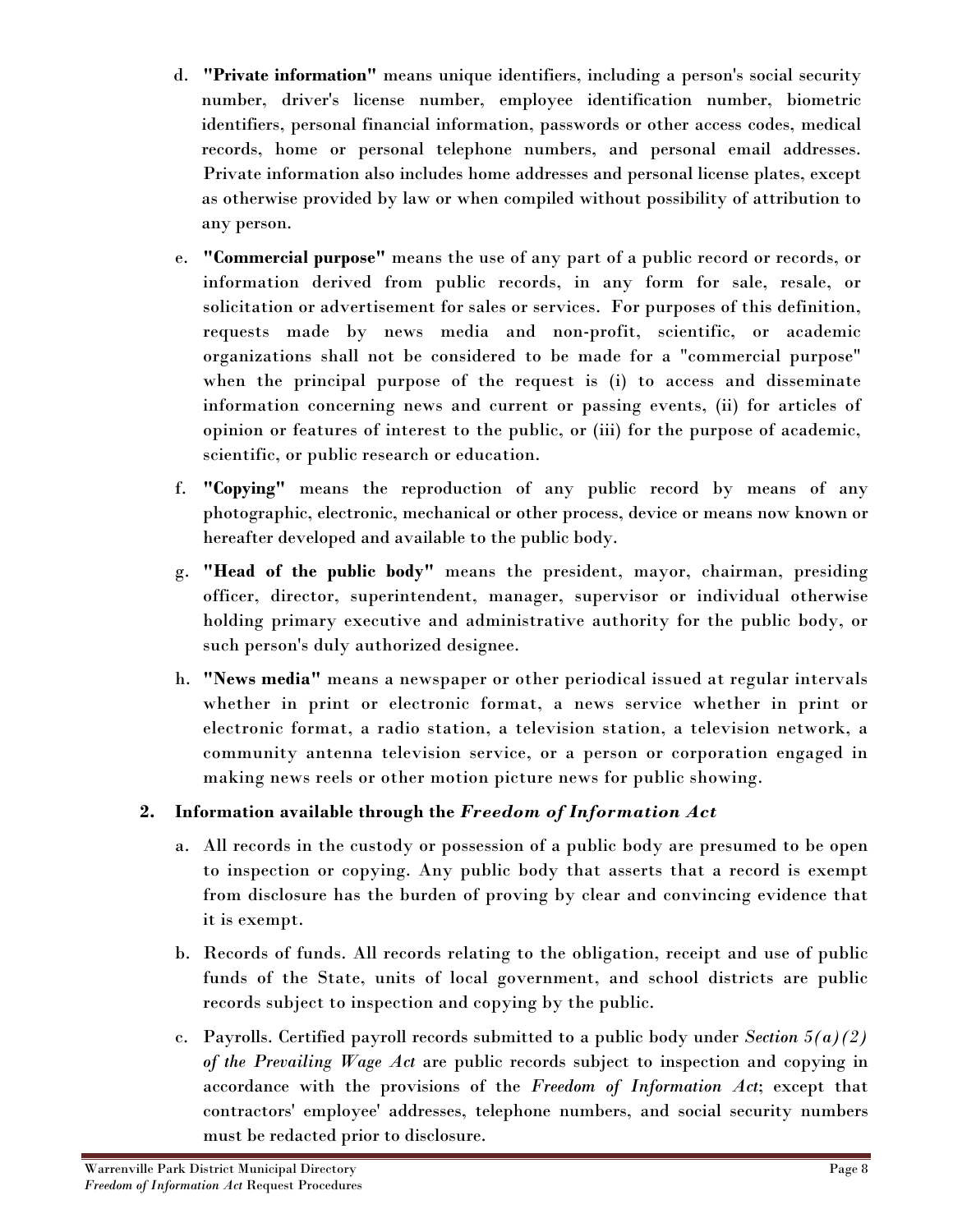d. Settlement agreements. All settlement agreements entered into by or on behalf of a public body are public records subject to inspection and copying by the public, provided that information exempt from disclosure under *Section 7 of the Freedom of Information Act* may be redacted.

#### **Examples of Records Available through the** *Freedom of Information Act (FOIA)*

- Administrative Manuals
- Annual Treasurer's Receipts and Disbursement Reports
- Application for Use of Park District Facilities/Equipment
- Bids for Equipment or Services
- Cancelled Checks, Bank Statements, Deposit Slips
- Cash Receipts
- Cash Receipts Control
- Check Stubs and Copies
- Contracts for Construction Projects
- Credit Memoranda
- Employee Manuals
- General Ledger and Journals
- Insurance Policies
- Insurance Waivers
- Minutes of Board Meetings (except Closed Session Minutes unless and until Released to Public Record)
- Minutes of Committee Meetings
- Miscellaneous Correspondence
- Monthly Financial Statements
- Ordinances
- Outside Audit Reports
- Paid Bills and Invoices
- Permission Slips
- Plats of Survey for Parks
- Policies
- Procedures
- Program Brochures
- Resolutions
- Safety Manuals

*The above list is merely a listing of the most commonly requested documents. It is not to be construed as exhaustive or limiting.* 

## **P. EXEMPTIONS (***Section 7 of the Freedom of Information Act***)**

There are a number of exemptions from inspection and copying provided through *Section 7 of the Freedom of Information Act.* 

The following list contains some of the more significant exemptions: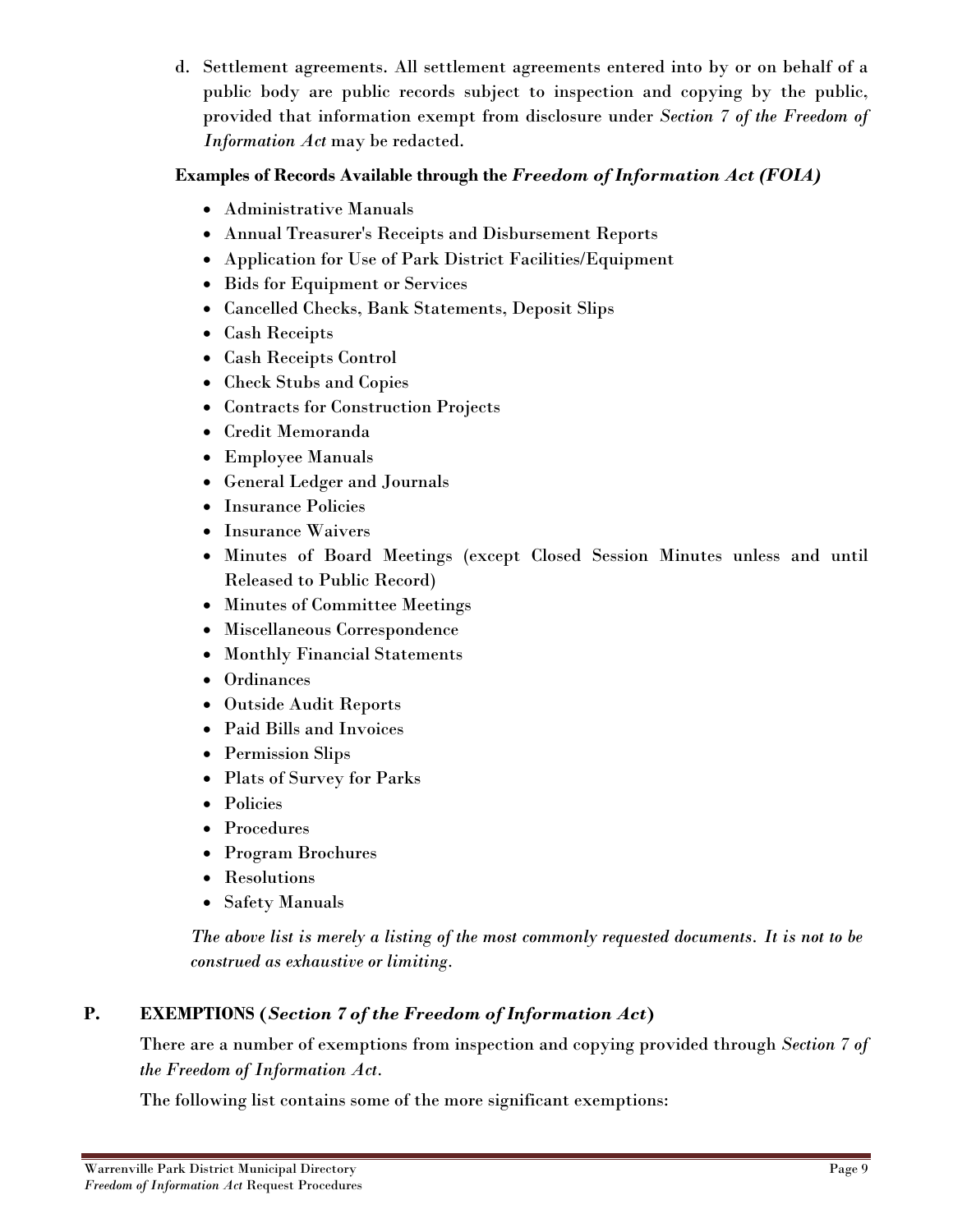- 1. When a request is made to inspect or copy a public record that contains information that is exempt from disclosure under *Section 7 of the Freedom of Information Act*, but also contains information that is not exempt from disclosure, the public body may elect to redact the information that is exempt. The public body shall make the remaining information available for inspection and copying. Subject to this requirement, the following shall be exempt from inspection and copying:
	- a. Information specifically prohibited from disclosure by federal or State law or rules and regulations implementing federal or State law.
	- b. Private information, unless disclosure is required by another provision of the *Freedom of Information Act*, a State or federal law or a court order.
	- c. Personal information contained within public records, the disclosure of which would constitute a clearly unwarranted invasion of personal privacy, unless the disclosure is consented to in writing by the individual subjects of the information. "Unwarranted invasion of personal privacy" means the disclosure of information that is highly personal or objectionable to a reasonable person and in which the subject's right to privacy outweighs any legitimate public interest in obtaining the information. The disclosure of information that bears on the public duties of public employees and officials shall not be considered an invasion of personal privacy.
	- d. Records in the possession of any public body created in the course of administrative enforcement proceedings, and any law enforcement or correctional agency for law enforcement purposes, but only to the extent that disclosure would:
		- (1) Interfere with pending or actually and reasonably contemplated law enforcement proceedings conducted by any law enforcement or correctional agency that is the recipient of the request;
		- (2) Interfere with active administrative enforcement proceedings conducted by the public body that is the recipient of the request;
		- (3) Create a substantial likelihood that a person will be deprived of a fair trial or an impartial hearing;
		- (4) Unavoidably disclose the identity of a confidential source, confidential information furnished only by the confidential source, or persons who file complaints with or provide information to administrative, investigative, law enforcement, or penal agencies; except that the identities of witnesses to traffic accidents, traffic accident reports, and rescue reports shall be provided by agencies of local government, except when disclosure would interfere with an active criminal investigation conducted by the agency that is the recipient of the request;
		- (5) Disclose unique or specialized investigative techniques other than those generally used and known or disclose internal documents of correctional agencies related to detection, observation or investigation of incidents of crime or misconduct, and disclosure would result in demonstrable harm to the agency or public body that is the recipient of the request;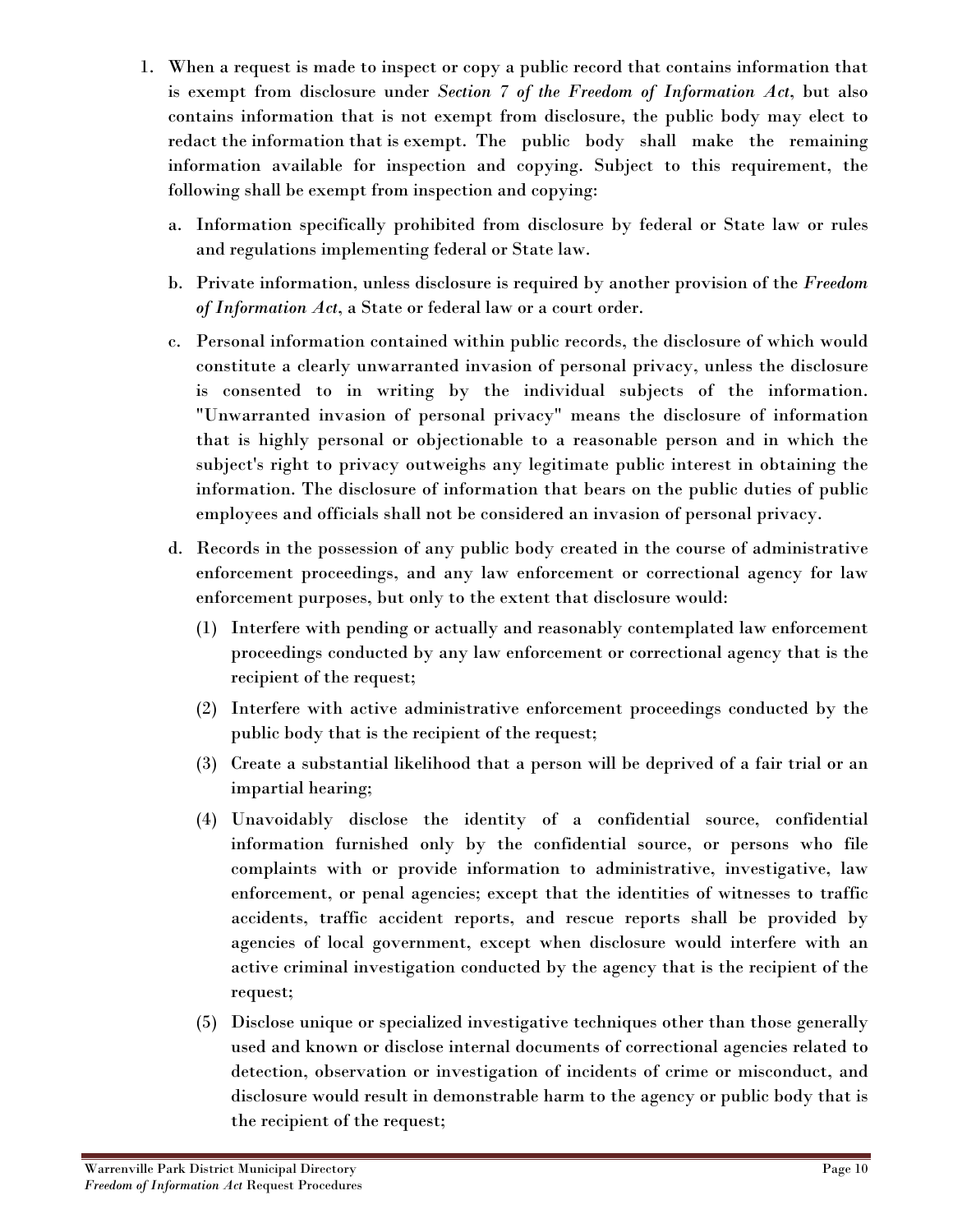- (6) Endanger the life or physical safety of law enforcement personnel or any other person; or
- (7) Obstruct an ongoing criminal investigation by the agency that is the recipient of the request.
- e. Records that relate to or affect the security of correctional institutions and detention facilities.
- f. Preliminary drafts, notes, recommendations, memoranda and any other records in which opinions are expressed, or policies or actions are formulated, except that a specific record or relevant portion of a record shall not be exempt when the record is publicly cited and identified by the head of the public body. The exemption provided in this paragraph extends to all those records of officers and agencies of the General Assembly that pertain to the preparation of legislative documents.
- g. All trade secrets and commercial or financial information obtained by a public body, including a public pension fund, from a private equity fund or a privately held company within the investment portfolio of a private equity fund as a result of either investing or evaluating a potential investment of public funds in a private equity fund. The exemption contained in this item does not apply to the aggregate financial performance information of a private equity fund, nor to the identity of the fund's managers or general partners. The exemption contained in this item does not apply to the identity of a privately held company within the investment portfolio of a private equity fund, unless the disclosure of the identity of a privately held company may cause competitive harm. Nothing contained in this paragraph shall be construed to prevent a person or business from consenting to disclosure.
- h. Proposals and bids for any contract, grant, or agreement, including information which if it were disclosed would frustrate procurement or give an advantage to any person proposing to enter into a contractor agreement with the body, until an award of final selection is made. Information prepared by or for the body in preparation of a bid solicitation shall be exempt until an award or final selection is made.
- i. Valuable formulae, computer geographic systems, designs, drawings and research data obtained or produced by any public body when disclosure could reasonably be expected to produce private gain or public loss. The exemption for "computer geographic system" provided in this paragraph does not extend to requests made by news media as defined in *Section 2 of the Freedom of Information Act* when the requested information is not otherwise exempt and the only purpose of the request is to access and disseminate information regarding the health, safety, welfare, or legal rights of the general public.
- j. Architects' plans, and engineers' technical submissions, and other construction related technical documents for projects not constructed or developed with public funds, including but not limited to power generating and distribution stations and other transmission and distribution facilities, water treatment facilities, airport facilities, sport stadiums, convention centers, and all government owned, operated, or occupied buildings, but only to the extent that disclosure would compromise security.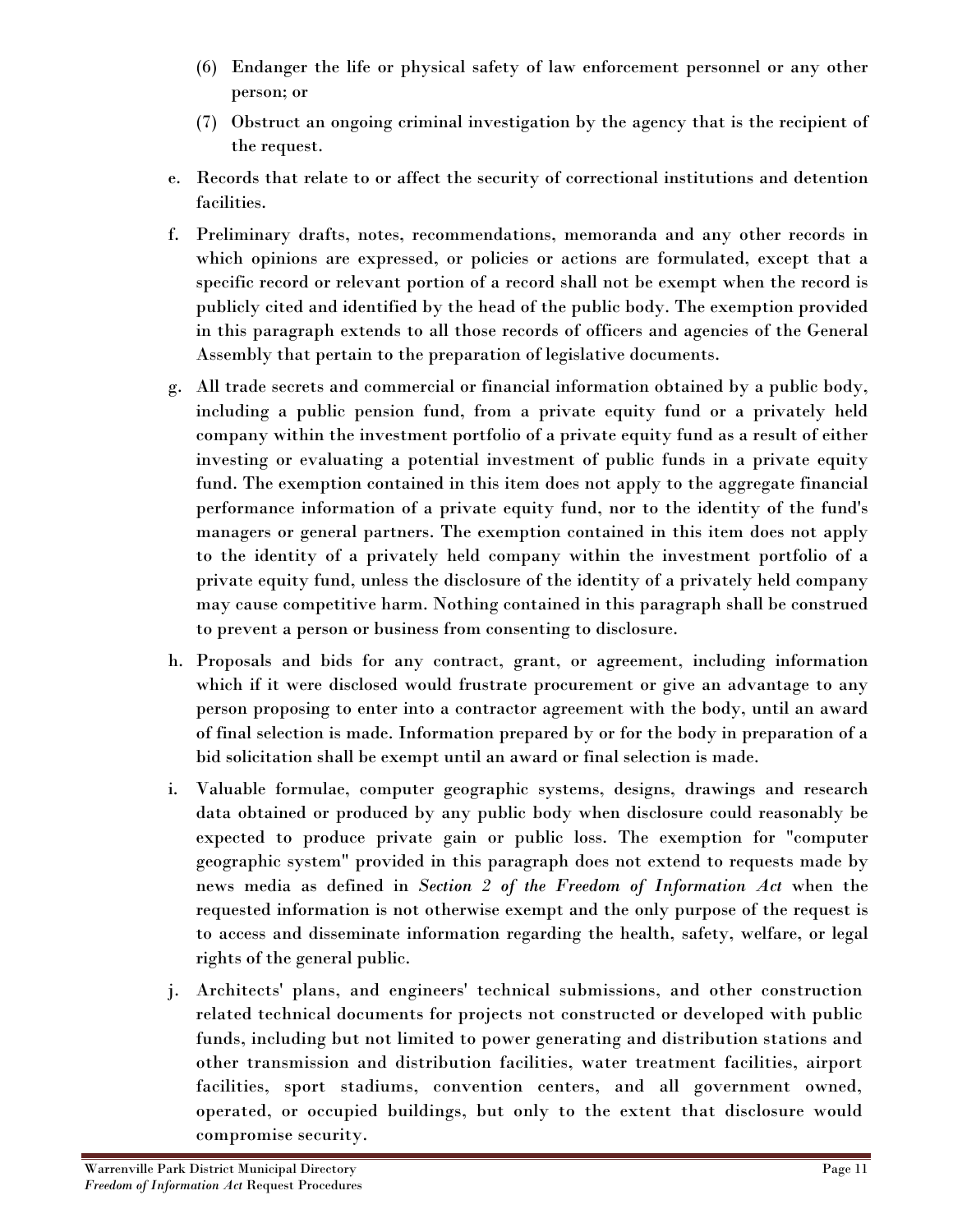- k. Minutes of meetings of public bodies closed to the public as provided in the *Open Meetings Act*, until the public body makes the minutes available to the public under *Section 2.06 of the Open Meetings Act*.
- l. Communications between a public body and an attorney or auditor representing the public body that would not be subject to discovery in litigation, and materials prepared or compiled by or for a public body in anticipation of a criminal, civil or administrative proceeding upon the request of an attorney advising the public body, and materials prepared or compiled with respect to internal audits of public bodies.
- m. Records relating to a public body's adjudication of employee grievances or disciplinary cases; however, this exemption shall not extend to the final outcome of cases in which discipline is imposed.
- n. Administrative or technical information associated with automated data processing operations, including but not limited to software, operating protocols, computer program abstracts, file layouts, source listings, object modules, load modules, user guides, documentation pertaining to all logical and physical design of computerized systems, employee manuals, and any other information that, if disclosed, would jeopardize the security of the system or its data or the security of materials exempt under this *Section 2.06 of the Open Meeting Act*.
- o. Records relating to collective negotiating matters between public bodies and their employees or representatives, except that any final contract or agreement shall be subject to inspection and copying.
- p. The records, documents and information relating to real estate purchase negotiations until those negotiations have been completed or otherwise terminated. With regard to a parcel involved in a pending or actually and reasonably contemplated eminent domain proceeding under the *Eminent Domain Act*, records, documents and information relating to that parcel shall be exempt except as may be allowed under discovery rules adopted by the Illinois Supreme Court. The records, documents and information relating to a real estate sale shall be exempt until a sale is consummated.
- q. Any and all proprietary information and records related to the operation of an intergovernmental risk management association or self-insurance pool or jointly self-administered health and accident cooperative or pool. Insurance or selfinsurance (including any intergovernmental risk management association or self insurance pool) claims, loss or risk management information, records, data, advice or communications.
- r. Information contained in or related to examination, operating, or condition reports prepared by, on behalf of, or for the use of a public body responsible for the regulation or supervision of financial institutions or insurance companies, unless disclosure is otherwise required by State law.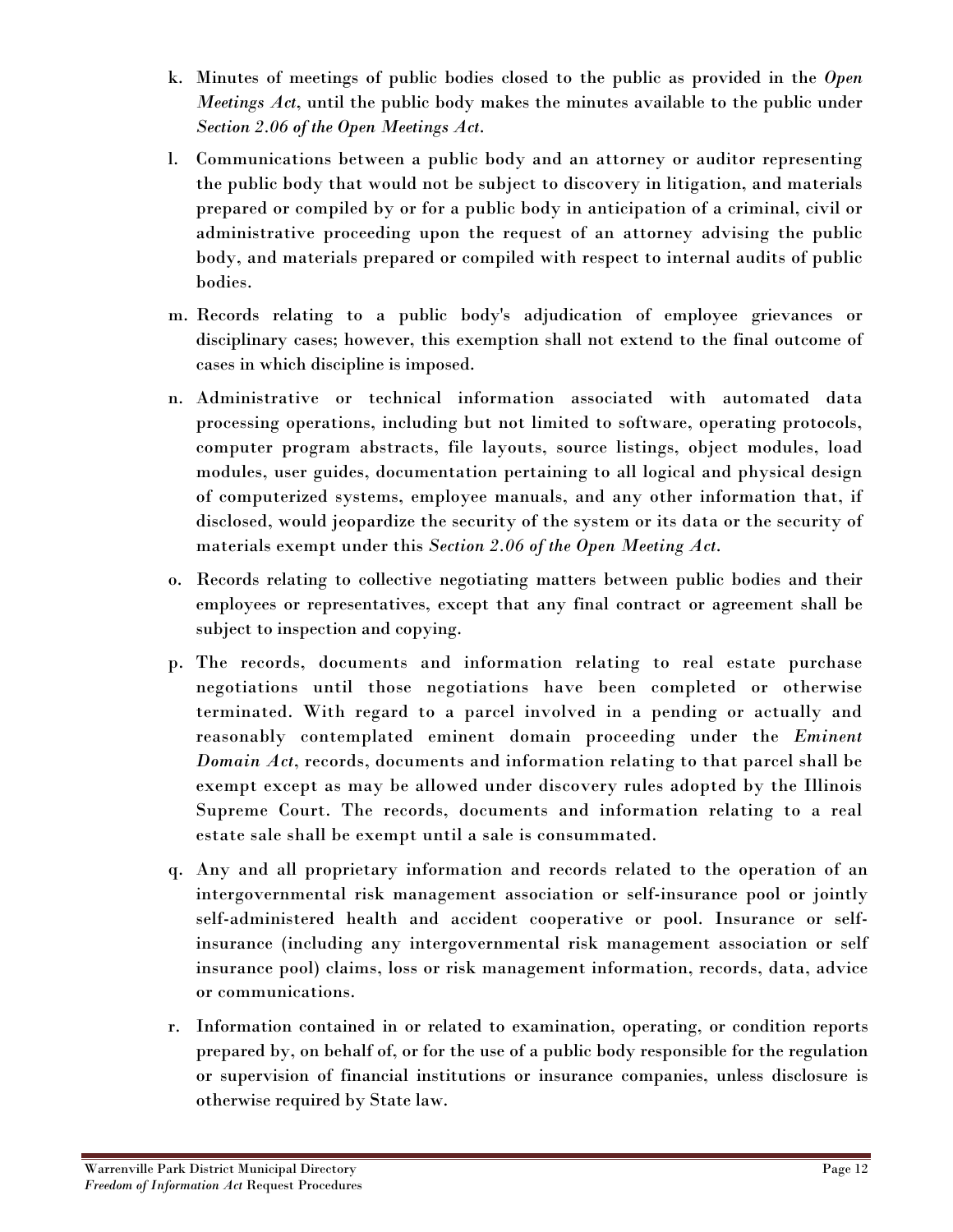- s. Vulnerability assessments, security measures, and response policies or plans that are designed to identify, prevent, or respond to potential attacks upon a community's population or systems, facilities, or installations, the destruction or contamination of which would constitute a clear and present danger to the health or safety of the community, but only to the extent that disclosure could reasonably be expected to jeopardize the effectiveness of the measures or the safety of the personnel who implement the mobilization or deployment of personnel or equipment, to the operation of communication systems or protocols, or to tactical operations.
- 2. A public record that is not in the possession of a public body but is in the possession of a party with whom the agency has contracted to perform a governmental function on behalf of the public body, and that directly relates to the governmental function and is not otherwise exempt under the *Freedom of Information Act*, shall be considered a public record of the public body, for purposes of the *Act*.
- 3. *Section 7 of the Freedom of Information Act* does not authorize withholding of information or limit the availability of records to the public, except as stated in *Section 7 of the Freedom of Information Act* or otherwise provided in this *Act*.
- 4. Statutory Exemptions. To the extent provided for by the statutes referenced in the *Freedom of Information Act*, certain other documents shall be exempt from inspection and copying.

#### **Q. TIME FRAME FOR RESPONDING TO** *FREEDOM OF INFORMATION ACT* **REQUESTS**

- 1. Each public body shall, promptly, either comply with or deny a request for public records within five (5) business days after its receipt of the request, unless the time for response is properly extended under *subsection Section 3 (e) of the Freedom of Information Act*. Denial shall be in writing as provided in *Section 9 of the Freedom of Information Act*. Failure to comply with a written request, extend the time for response, or deny a request within five (5) business days after its receipt shall be considered a denial of the request. A public body that fails to respond to a request within the requisite periods in *Section 3 of the Freedom of Information Act* but thereafter provides the requester with copies of the requested public records may not impose a fee for such copies. A public body that fails to respond to a request received may not treat the request as unduly burdensome under *subsection (g) of Section 3 of the Freedom of Information Act*.
- 2. The time for response under *Section 3 of the Freedom of Information Act* may be extended by the public body for not more than five (5) business days from the original due date for any of the following reasons:
	- a. The requested records are stored in whole or in part at other locations than the office having charge of the requested records;
	- b. The request requires the collection of a substantial number of specified records;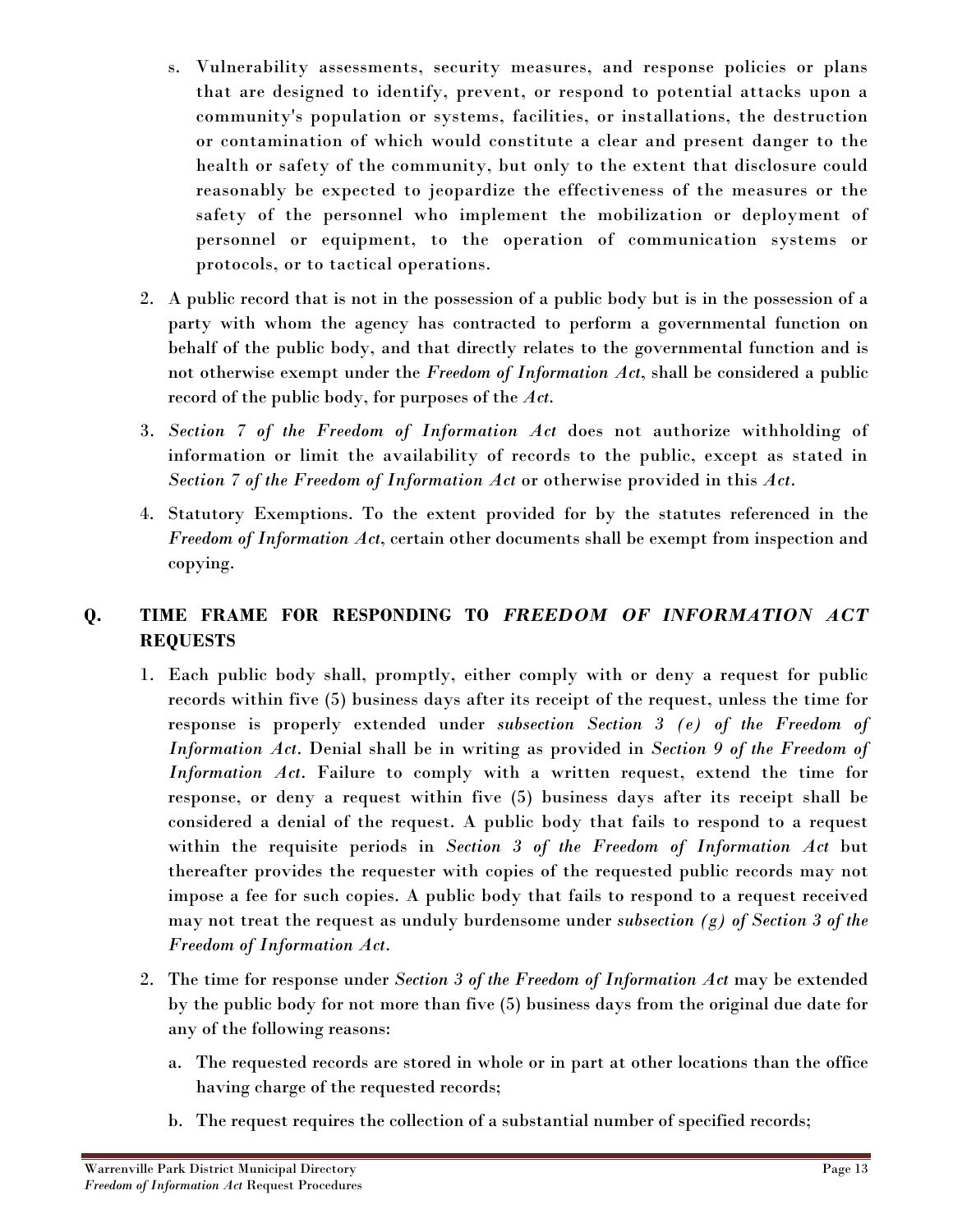- c. The request is couched in categorical terms and requires an extensive search for the records responsive to it;
- d. The requested records have not been located in the course of routine search and additional efforts are being made to locate them;
- e. The requested records require examination and evaluation by personnel having the necessary competence and discretion to determine if they are exempt from disclosure under *Section 7 of the Freedom of Information Act* or should be revealed only with appropriate deletions;
- f. The request for records cannot be complied with by the public body within the time limits prescribed by paragraph 3 under "Request for Public Records" Item J. above without unduly burdening or interfering with the operations of the public body;
- g. There is a need for consultation, which shall be conducted with all practicable speed, with another public body or among two or more components of a public body having a substantial interest in the determination or in the subject matter of the request.
- 3. The person making a request and the public body may agree in writing to extend the time for compliance for a period to be determined by the parties. If the requester and the public body agree to extend the period for compliance, a failure by the public body to comply with any previous deadlines shall not be treated as a denial of the request for the records.
- 4. When additional time is required for any of the above reasons, the public body shall, within five (5) business days after receipt of the request, notify the person making the request of the reasons for the extension and the date by which the response will be forthcoming. Failure to respond within the time permitted for extension shall be considered a denial of the request. A public body that fails to respond to a request within the time permitted for extension but thereafter provides the requester with copies of the requested public records may not impose a fee for those copies. A public body that requests an extension and subsequently fails to respond to the request may not treat the request as unduly burdensome under *subsection 5 of the Freedom of Information Act* below.
- 5. Requests calling for all records falling within a category shall be complied with unless compliance with the request would be unduly burdensome for the complying public body and there is no way to narrow the request and the burden on the public body outweighs the public interest in the information. Before invoking this exemption, the public body shall extend to the person making the request an opportunity to confer with it in an attempt to reduce the request to manageable proportions. If any public body responds to a categorical request by stating that compliance would unduly burden its operation and the conditions described above are met, it shall do so in writing, specifying the reasons why it would be unduly burdensome and the extent to which compliance will so burden the operations of the public body. Such a response shall be treated as a denial of the request for information.

Repeated requests from the same person for the same records that are unchanged or identical to records previously provided or properly denied under the *Freedom of Information Act* shall be deemed unduly burdensome under this provision.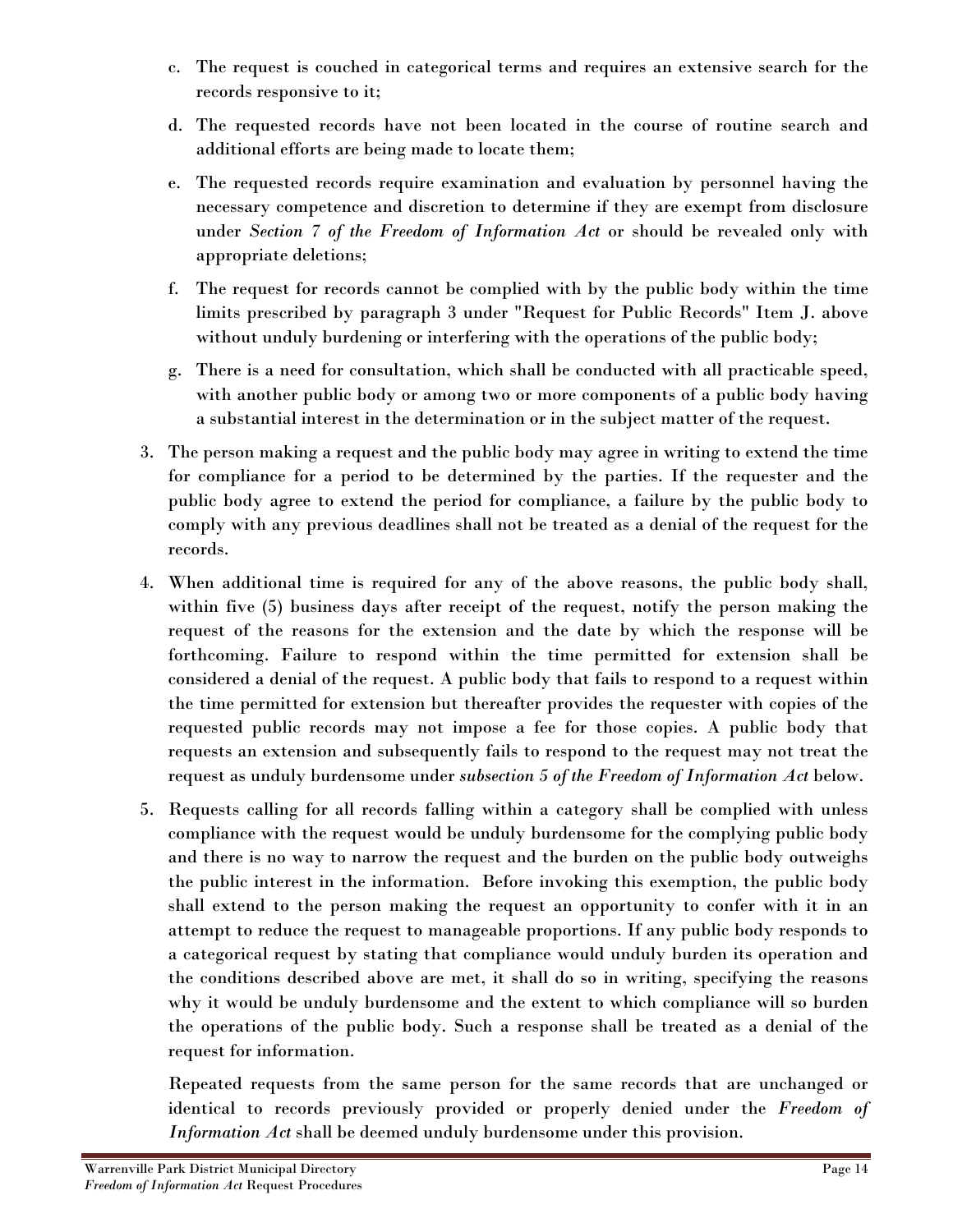- 6. Each public body may promulgate rules and regulations in conformity with the provisions of Section 3, Item J above pertaining to the availability of records and procedures to be followed, including:
	- a. The times and places where such records will be made available;
	- b. The persons from whom such records may be obtained.
- 7. The time periods for compliance or denial of a request to inspect or copy records set out in Section 3, Item J shall not apply to requests for records made for a commercial purpose. Such requests shall be subject to the provisions of *Section 3.1* of the *Freedom of Information Act*.

#### **R. FORM FOR REQUESTING PUBLIC RECORDS**

The following form may be used to request copying or requesting public records, see next page.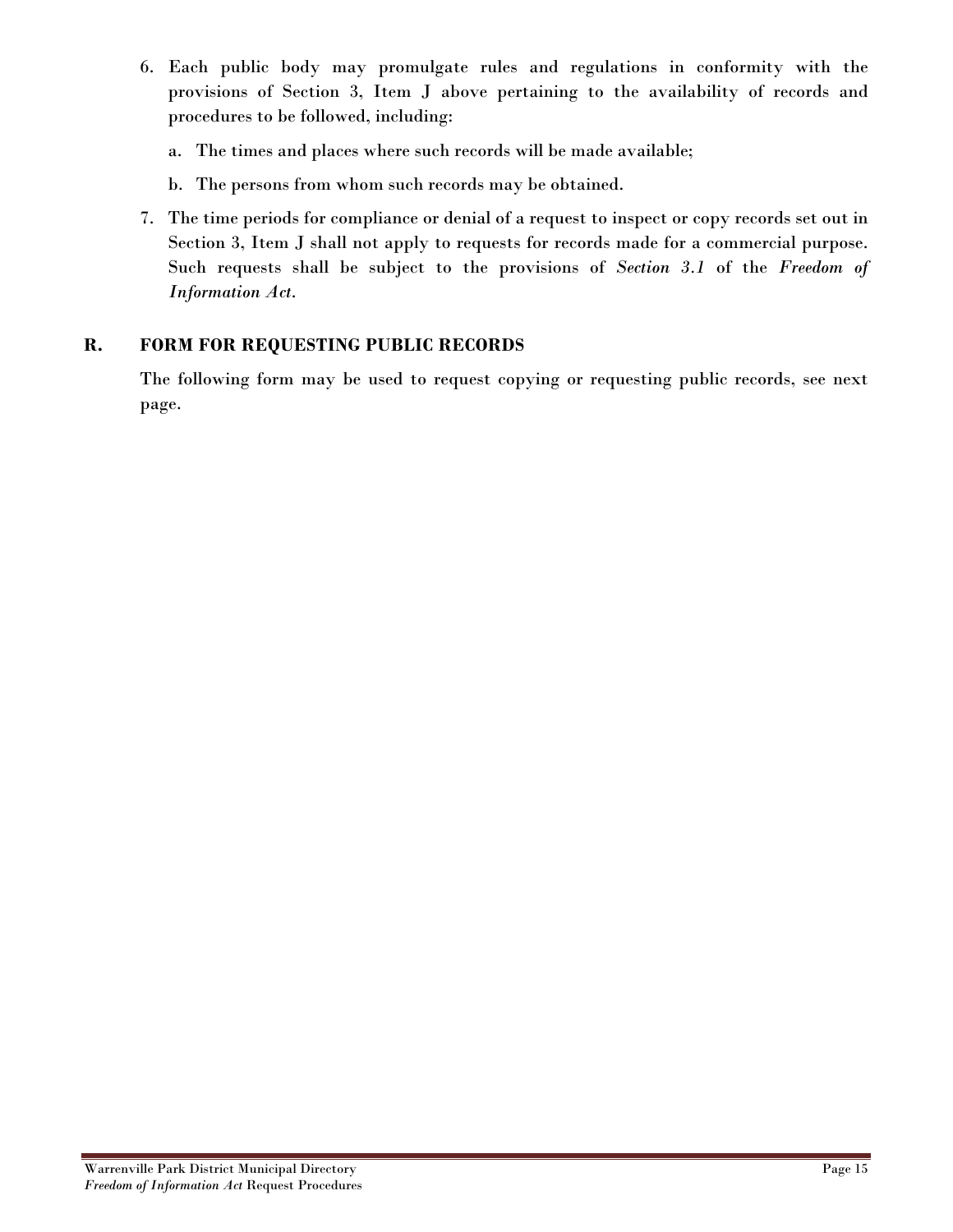#### **WARRENVILLE PARK DISTRICT REQUEST FOR RECORDS IN ACCORDANCE WITH THE** *FREEDOM OF INFORMATION ACT*

| <b>Requested by:</b> |                 |
|----------------------|-----------------|
|                      |                 |
|                      | Address:        |
|                      | City/State/Zip: |
|                      | Phone:          |
|                      |                 |
|                      |                 |

#### **Will this material be used for commercial purposes? YES or NO**

(It is a violation of the *Freedom of Information Act* for a person to knowingly obtain a public record for a commercial purpose without disclosing that it is for a commercial purpose, if requested to do so by the public body. *5 ILCS 140.3.1(c)*).

#### **Are you requesting a fee waiver? YES or NO**

(If you are requesting that the public body waive any fees for copying the documents, you must attach a statement of the purpose of the request, and whether the principal purpose of the request is to access or disseminate information regarding the health, safety and welfare or legal rights of the general public. *5 ILCS 140/6/(c)*).

#### **Do you want copies of the documents? YES or NO**

Do you want Electronic Copies or Paper Copies?

If you want Electronic Copies, in what format?

The first fifty (50) pages of black and white, letter or legal sized copies will be at no charge to the requestor. The charge after the first fifty (50) copies will be .10 cents per page. If the Park District provides copies in color or in a size other than letter or legal, the Park District will charge for its actual cost for reproducing the records. Certification of documents is an additional \$ 1.00 per document.

A response to your request will be made within five (5) working days of the receipt of this request. If request for records is to be used for a commercial purpose, the District shall respond within twenty-one (21) days after the receipt of such request.

Please return with a copy of this request on: **Information Received: Date: Date: Date: Date: Date: Date: Date: Date: Date: Date: Date: Date: Date: Date: Date: Date: Date: Date: Date: Date: Date: Date: Date: Date: Date:**  $\rm BY:$ Print Name Signature Number of Photocopies: <br>
Total Cost: Photocopying Fees: \_\_\_\_\_\_\_\_\_\_\_\_\_\_\_\_\_\_\_\_\_\_\_\_\_\_\_ Paid in Full: \_\_\_\_\_\_\_\_\_\_\_\_\_\_\_\_\_\_\_\_\_\_ Certified Fees:  $\Box$  Form of Payment: